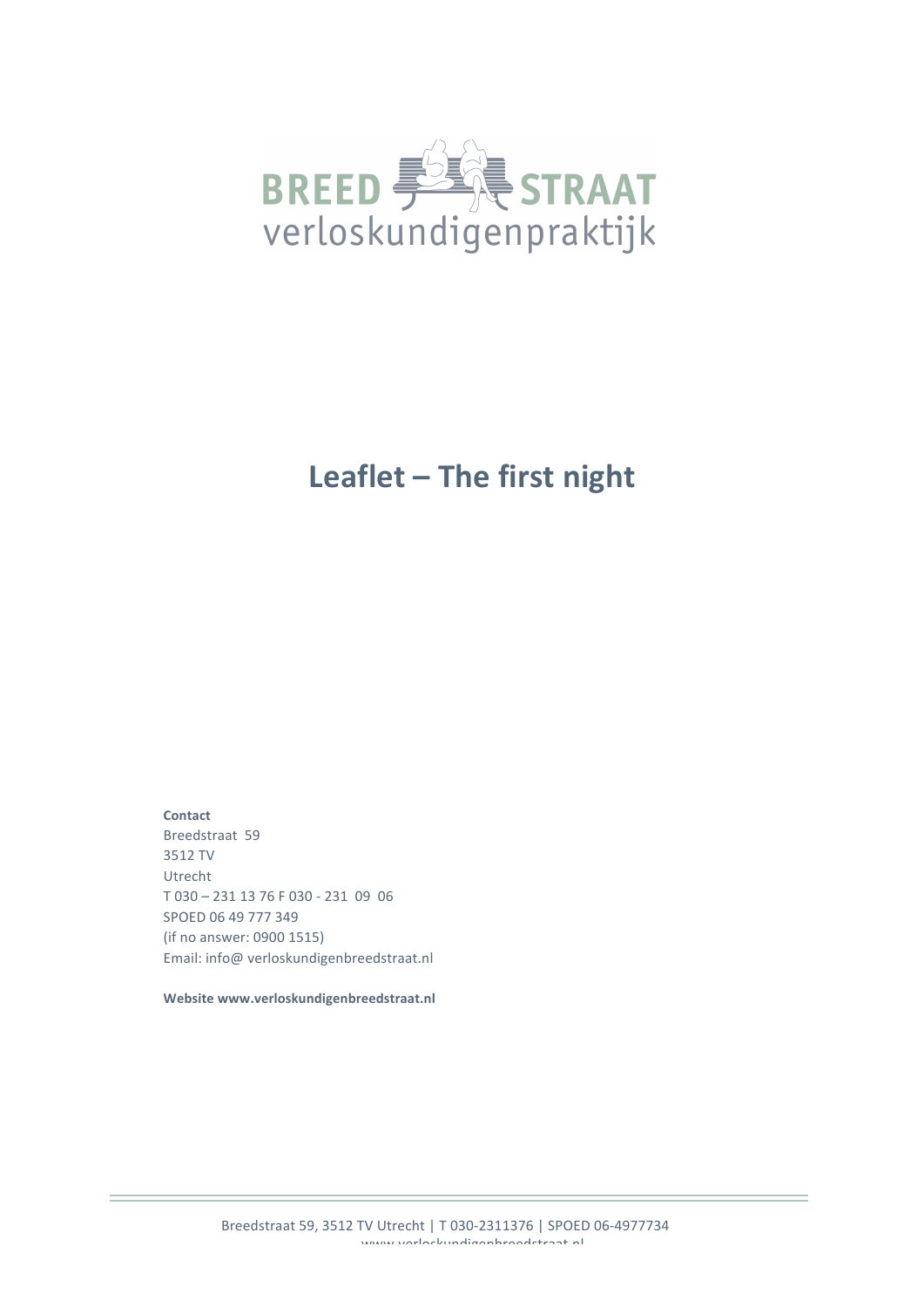## **INTRODUCTION**

Newborns are incredibly attentive. Shortly after birth, they search with all their senses – for the smell, the voice, the eye contact, the touch. This initial bonding is the ideal time to practice with breastfeeding for the first time. The maternity nurse or midwife will assist. Especially so quickly after the birth babies possess a very strong suckling reflex, you should make use of that. Often afterwards they will sleep for a few hours, exhausted by the birth and all the new things they have experienced. When the baby wakes up and is alone in the cot, it is highly likely the baby will cry. For nine months the baby felt warm and secure, protected by the comfort of the womb and suddenly all of this has disappeared. No more soothing sounds from the mother's heart and intestines, no more the protecting shell of warm water. In order to have the baby adapt to the outside world as best as possible it is recommended for the cot to be placed next to the bed of the parents. The baby will be awake regularly and will feel safer if you are near. In addition it will be more convenient to caress the baby during comforting if it is near the bed.

Until recently it was advised to have the baby sleep with you in bed. Although the baby will find this the most comfortable it would be wise to not make this a habit. Research has shown that cot death (SIDS) is more common in children who sleep between the parents.

When the baby cries he can often be comforted by placing him on your or your partners chest, facing downwards and draping a blanket over the back. Most babies are not very hungry the first day as they still have plenty of reserve from the womb. Although the baby does have a regular need to suckle. Should you decide to breastfeed then it is recommended to have the baby latch on regularly, this will also stimulate milk production. In case of bottle feeding you may of course feed the baby a little if he cries. If you have finished feeding and the baby is still crying it may help to place your little finger in his mouth.

# **BABY**

#### Feeding

Lie down in the most comfortable position when breastfeeding. Lying on your side with a pillow supporting your back is usually the most relaxing position. Lie down, with your body and your baby's body parallel. Snuggle up to your baby and bring the baby's mouth right to your nipple. The baby must be allowed to suckle the nipple and most of the areola and / or be able to practice with latching on. Do this often to stimulate the milk production. Please note that feeding should not cause too much discomfort to your nipples, initial discomfort should subside after a minute or so. With severe discomfort the baby is likely not latched on correctly. Break the suction by placing your little finger in the corner of the baby's mouth and gently pulling away your nipple.

When you bottle-feed, the baby is allowed 10 to 15 cc every three hours. This hardly seems enough but the baby's intestines are still developing so the baby slowly needs to get used to food.

### Temperature

It is very important that you keep the baby sufficiently warm. The baby is accustomed to a temperature of 37 degrees and need to acclimatise to a new, colder environment. The easiest way to keep the baby warm is to place him on your chest. The normal body temperature of a baby is between 36.5 and 37.5 degrees.

Or else a hot water bottle filled with nearly boiling water; so approximately 90 degrees. Make sure the bottle overflows a little in order to remove excess air and then seal it firmly. Always cover the hot water bottle with its own pouch or a cotton diaper. Position the hot water bottle behind the baby while placing a rolled up towel in between, in order to prevent the bottle from touching the baby. Never position the hot water bottle above shoulder height. We advise against having a plastic mattress protector.

### Changing

When changing the diaper it is recommended to rub some baby oil on the baby's buttocks the first few times. The first stool has a tarry consistency and tends to stick to the skin. Applying some oil will make cleaning the baby's buttocks easier.